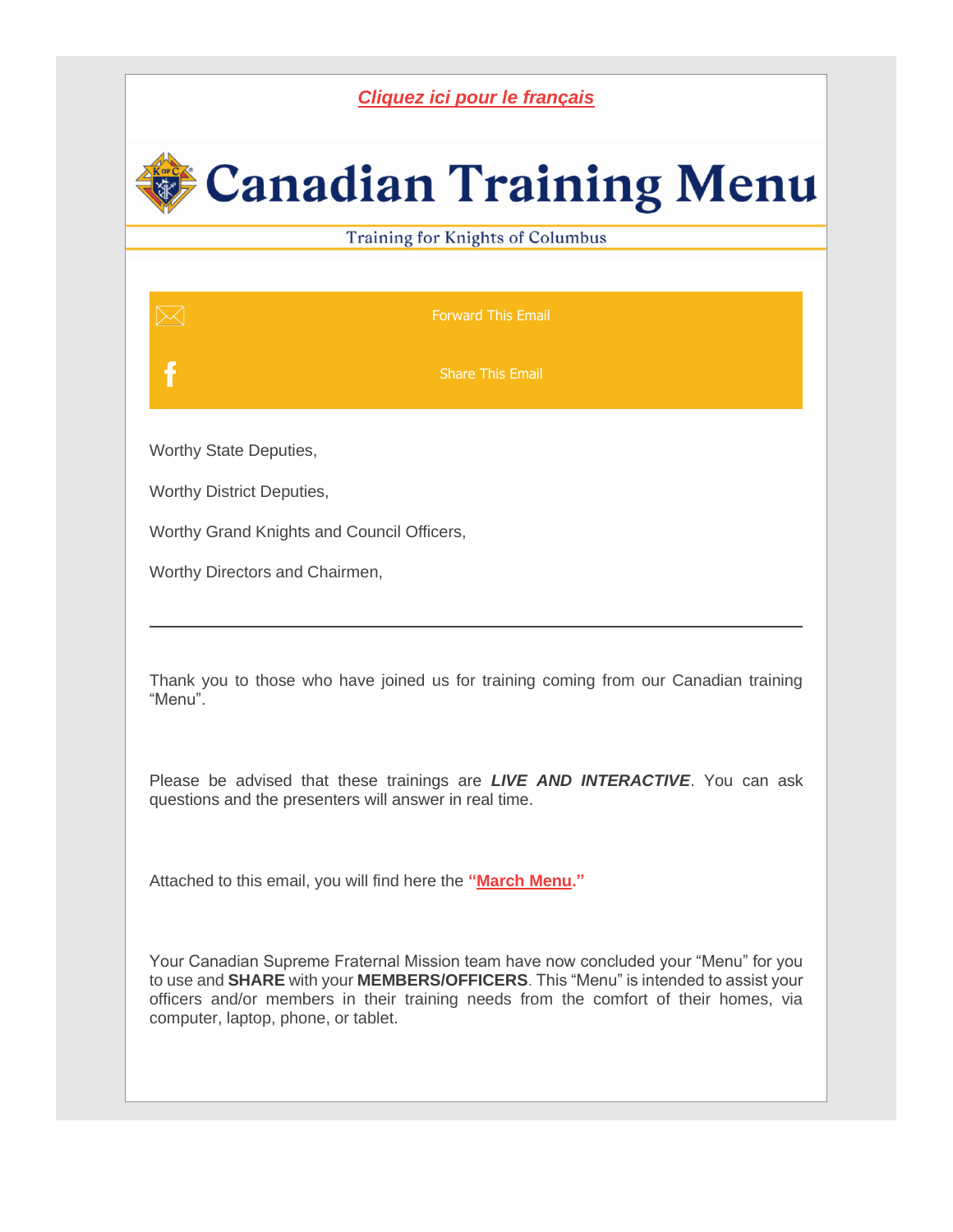Why spend time attending our training? To understand how to perform your duties better related with your council and/or district.

**If you want to comment your experience while attending our training(s), I encourage you to share these with me at [alain.cayer@kofc.org](mailto:alain.cayer@kofc.org)**.

Thank you for all that you are doing for the Knights of Columbus.

Vivat Jesus!

**Alain Cayer**

Territorial Growth Director – Canada

Cc: RGD, RTD, G.A.

Attachments (Click to Download):

• **[March Menu](https://r20.rs6.net/tn.jsp?f=001ckDgztqu37jZhPJJHt6VOK07WvOkPV0hSHpoGBiv60tElWSXoLOkPm6N9Lit8Y1pieDRXWlFPM194oIRNvthUKVEDaq2BgHndhO5DYvoF6zJsKjpytqlDr03GlcOxTefd613tqx2VoaHfJSLqUFoRK8VTpmjvg3u4SYP-v9FMxQNLVWZuCtpBqkv3Bh25XIEsmn1JuAkBfN4s6IMbDkbVNh-ArMkjVo7_2DbA-aYdSw=&c=HEme9Jcqc7QpY5wNVYTY9AkXXQAlDymNDtEdUVQqGM_Jyvrw_eAYSQ==&ch=22zfN3hhDHS6cLGB3X-A74vkQUDaPHOQDiLIW-7WvKJch-NszxaJCA==)**







CONFIDENTIALITY NOTICE: This message and any attachments may contain confidential, proprietary or legally privileged information and is intended only for the use of the addressee or